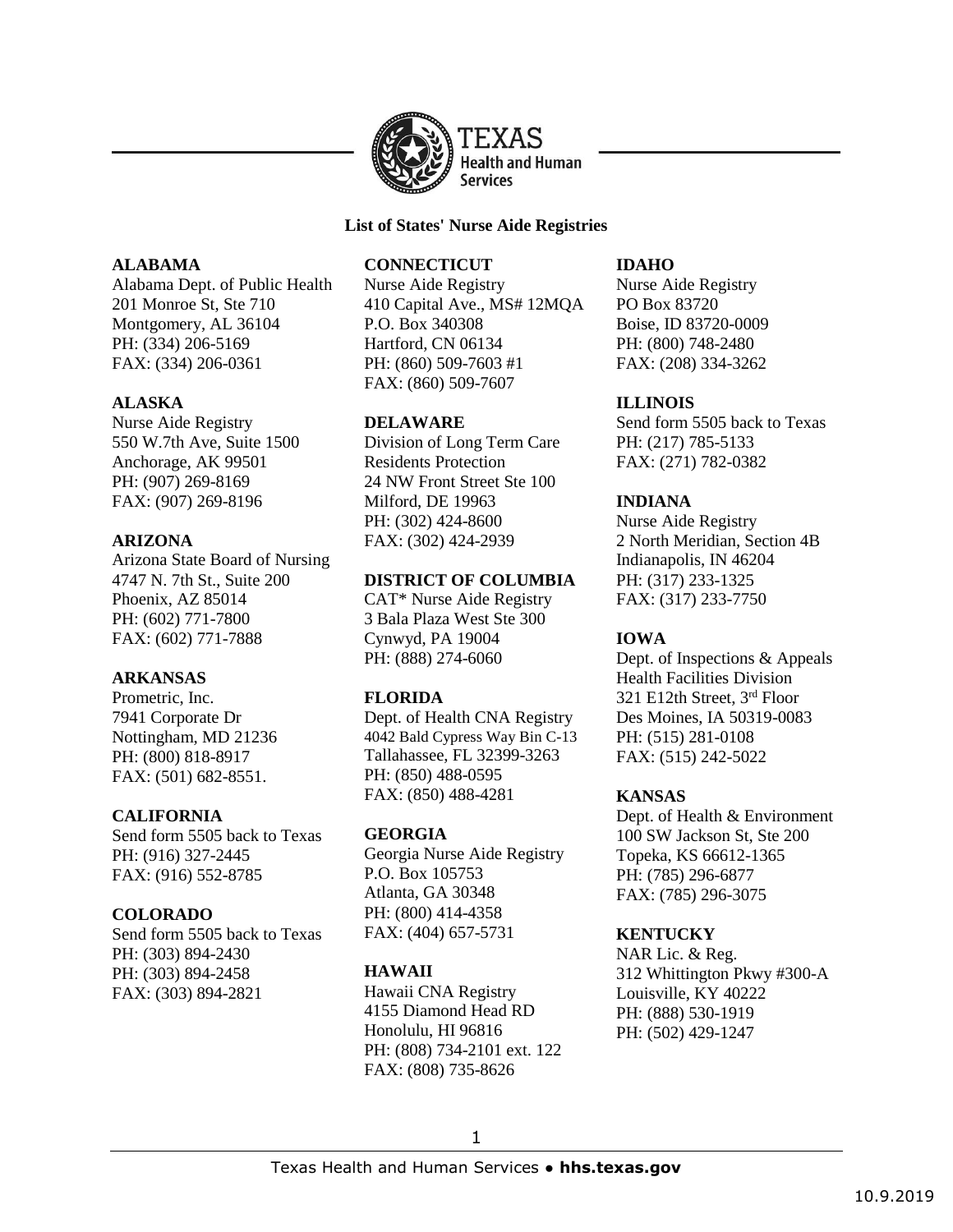#### **LOUISIANA**

Send form 5505 back to Texas PH: (225) 342-0138 option 6 FAX: (225) 342-4549

#### **MAINE**

DHR-CNA Registry State House Station 11 41 Anthony Ave Augusta, ME 04333 PH: (800) 791-4080 FAX: (207) 287-9300

### **MARYLAND**

Nurse Aide Registry 4140 Patterson Avenue Baltimore, MD 21215-2254 PH: (410) 585-1900 Fax: (410) 358-3550

### **MASSACHUSETTS**

PH/NAR 99 Chauncy Street, 2nd Fl. Boston, MA 02111 PH: (617) 753-8144 FAX: (617) 753-8096

# **MICHIGAN**

Prometric Attn: MI Nurse Aide Registry 7941 Corporate Dr Nottingham, MD 21236 PH: (800) 752-4724

### **MINNESOTA**

Minnesota Nurse Aide Registry PO Box 64501 St Paul, MN 55164-0501 PH: (651) 215-8705 Press 9

### **MISSISSIPPI**

PearsonVue/Nurse Aide Registry PO Box 13785 Philadelphia, PA 19101 PH: (888) 204-6213

#### **MISSOURI**

Mail form 5505 back to Texas PH: (573) 526-5686 FAX: (573) 5267656 Auto: (573) 526-5686

#### **MONTANA**

Montana Nurse Aide Registry P.O. Box 202953 Helena, MT 59620-2953 PH: (406) 444-2099 or 4980 FAX: (406) 444-3456

### **NEBRASKA**

DHHS/Credentialing Div. P.O. Box 94986 Lincoln, NE 68509-4986 PH: (402) 471-0537 FAX: (402) 471-3577

### **NEVADA**

State Board of Nursing 5011 Meadow Mall Way, Ste 300 Reno, NV 89502-6547 PH: (775) 687-7700

### **NEW HAMPSHIRE**

Nurse Aide Registry 21 S. Fruit St., Ste 16 Concord, NH 03301-2431 PH: (603) 271-6282 FAX: (603) 271-6605

### **NEW JERSEY**

Certification Program PO Box 358 Trenton, NJ 08625-0358 PH: (866) 561-5914

### **NEW MEXICO**

Nurse Aide Registry 2040 S. Pacheco St. 2nd Floor Rm 413 Santa Fe, NM 87505 PH: (505) 476-9040 FAX: (505) 476-9026

#### **NEW YORK**

Prometric, Inc.-Attn: New York Registry 7941 Corporate Dr. Nottingham, MD 21236 FAX: (800) 813-6670 PH: (518) 408-1297

#### **NORTH CAROLINA**

Mail form 5505 back to Texas PH: (919) 855-3969 FAX: (919)733-9764

### **NORTH DAKOTA**

Nurse Aide Registry 600 E. Blvd., Ave., Dept. 301 Bismarck, ND 58505-0200 PH: (701) 328-2353

# **OHIO**

Nurse Aide Registry 246 North High Street Columbus, OH 43215-2412 PH: (614) 752-9500 FAX: (614) 995-5085

# **OKLAHOMA**

Oklahoma State Department of Health 1000 NE 10th St, Rm 1111 Oklahoma City, OK 73117- 1207 PH: (405) 271-4085 FAX: (405) 271-1130

### **OREGON**

Nurse Aide Registry 17938 SW Upper Boones Ferry Rd Portland, OR 97224-7012 PH: (971) 673-0685

### **PENNSYLVANIA**

PA Nurse Aide Registry C/O ASI P.O. Box 13785 Philadelphia, PA 19101-3785 PH: (800) 852-0518 or (717) 787-1816